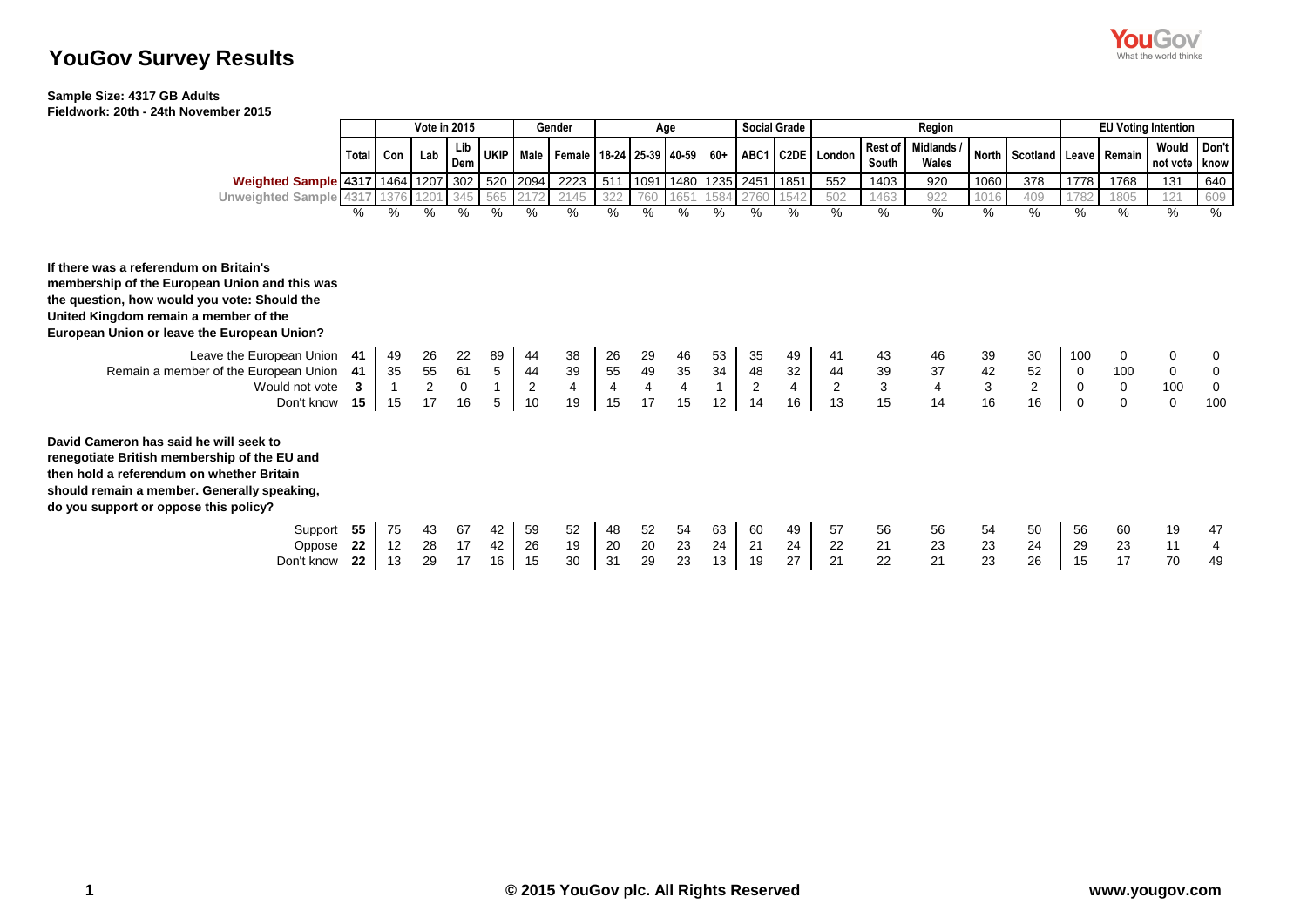**You Gov**<br>What the world thinks

|                                                     |         | <b>Vote in 2015</b> |               |            |    |      | Gender                                       | Age |                                 |    |     |    | <b>Social Grade</b> | Region           |                  |                     |      |                                   |      | <b>EU Voting Intention</b> |                        |       |  |
|-----------------------------------------------------|---------|---------------------|---------------|------------|----|------|----------------------------------------------|-----|---------------------------------|----|-----|----|---------------------|------------------|------------------|---------------------|------|-----------------------------------|------|----------------------------|------------------------|-------|--|
|                                                     | Total I | Con                 | Lab           | Lib<br>Dem |    |      | UKIP   Male   Female   18-24   25-39   40-59 |     |                                 |    | 60+ |    |                     | ABC1 C2DE London | Rest of<br>South | Midlands /<br>Wales |      | North   Scotland   Leave   Remain |      |                            | Would<br>not vote know | Don't |  |
| Weighted Sample 4317 1464 1207 302 520              |         |                     |               |            |    | 2094 | 2223                                         |     | 511   1091   1480   1235   2451 |    |     |    | 1851                | 552              | 1403             | 920                 | 1060 | 378                               | 1778 | 1768                       | 131                    | 640   |  |
| Unweighted Sample 4317                              |         |                     |               |            |    |      | 2145                                         |     |                                 |    |     |    |                     | 502              | 1463             | 922                 | 1016 | 409                               |      | 1805                       | 121                    | 609   |  |
|                                                     | %       | $\%$                | $\frac{0}{2}$ |            |    |      | ℅                                            | %   |                                 | %  |     |    | %                   | %                | %                | %                   | %    | %                                 | $\%$ | %                          | %                      | %     |  |
| Thinking about a renegotiation of Britain's         |         |                     |               |            |    |      |                                              |     |                                 |    |     |    |                     |                  |                  |                     |      |                                   |      |                            |                        |       |  |
| membership of the European Union, which of          |         |                     |               |            |    |      |                                              |     |                                 |    |     |    |                     |                  |                  |                     |      |                                   |      |                            |                        |       |  |
| the following best reflects your view?              |         |                     |               |            |    |      |                                              |     |                                 |    |     |    |                     |                  |                  |                     |      |                                   |      |                            |                        |       |  |
| There is no need to renegotiate Britain's           |         |                     |               |            |    |      |                                              |     |                                 |    |     |    |                     |                  |                  |                     |      |                                   |      |                            |                        |       |  |
| membership of the EU - our current relationship is  |         | 3                   |               |            |    | 10   | 8                                            |     |                                 |    |     | 10 |                     | 10               |                  |                     | g    | 14                                |      |                            |                        |       |  |
| fine and is good for British interests              |         |                     |               |            |    |      |                                              |     |                                 |    |     |    |                     |                  |                  |                     |      |                                   |      |                            |                        |       |  |
| Our relationship with the European Union is broadly |         |                     |               |            |    |      |                                              |     |                                 |    |     |    |                     |                  |                  |                     |      |                                   |      |                            |                        |       |  |
| okay as it is, but there are some areas where we    | 26      | 23                  |               |            |    | 26   | 27                                           | 34  | 32                              | 24 | 22  | 31 | 21                  | 28               | 27               | 23                  | 27   | 31                                |      | 55                         |                        |       |  |
| should seek reassurances or changes to existing     |         |                     |               |            |    |      |                                              |     |                                 |    |     |    |                     |                  |                  |                     |      |                                   |      |                            |                        |       |  |
| rules to protect British interests                  |         |                     |               |            |    |      |                                              |     |                                 |    |     |    |                     |                  |                  |                     |      |                                   |      |                            |                        |       |  |
| Our relationship with the European Union has some   |         |                     |               |            |    |      |                                              |     |                                 |    |     |    |                     |                  |                  |                     |      |                                   |      |                            |                        |       |  |
| significant problems, and we need to make           |         |                     |               |            |    |      |                                              |     |                                 |    |     |    |                     |                  |                  |                     |      |                                   |      |                            |                        |       |  |
| substantial changes and secure opt-outs of some     | -24     | 34                  | 20            | 27         | 15 | 23   | 26                                           | 17  | 20                              | 25 | 29  | 26 | 22                  | 25               | 25               | 24                  |      | 21                                | 26   | 18                         |                        |       |  |
| EU rules and powers for membership to be in         |         |                     |               |            |    |      |                                              |     |                                 |    |     |    |                     |                  |                  |                     |      |                                   |      |                            |                        |       |  |
| Britain's interests                                 |         |                     |               |            |    |      |                                              |     |                                 |    |     |    |                     |                  |                  |                     |      |                                   |      |                            |                        |       |  |
| Our relationship with the European Union has major  |         |                     |               |            |    |      |                                              |     |                                 |    |     |    |                     |                  |                  |                     |      |                                   |      |                            |                        |       |  |
| problems, there would need to be massive and        | 28      | 32                  | 16            | 14         | 72 | 33   | 23                                           | 16  |                                 | 31 | 39  | 23 | 35                  | 25               | 29               | 31                  | 28   | 20                                | 63   |                            |                        |       |  |
| fundamental changes for membership to ever be in    |         |                     |               |            |    |      |                                              |     |                                 |    |     |    |                     |                  |                  |                     |      |                                   |      |                            |                        |       |  |
| <b>British interests</b>                            |         |                     |               |            |    |      |                                              |     |                                 |    |     |    |                     |                  |                  |                     |      |                                   |      |                            |                        |       |  |
| None of these                                       | 13      |                     |               |            |    |      | 16                                           |     |                                 |    |     |    | 16                  | 12               |                  | 13                  |      | 13                                |      |                            |                        |       |  |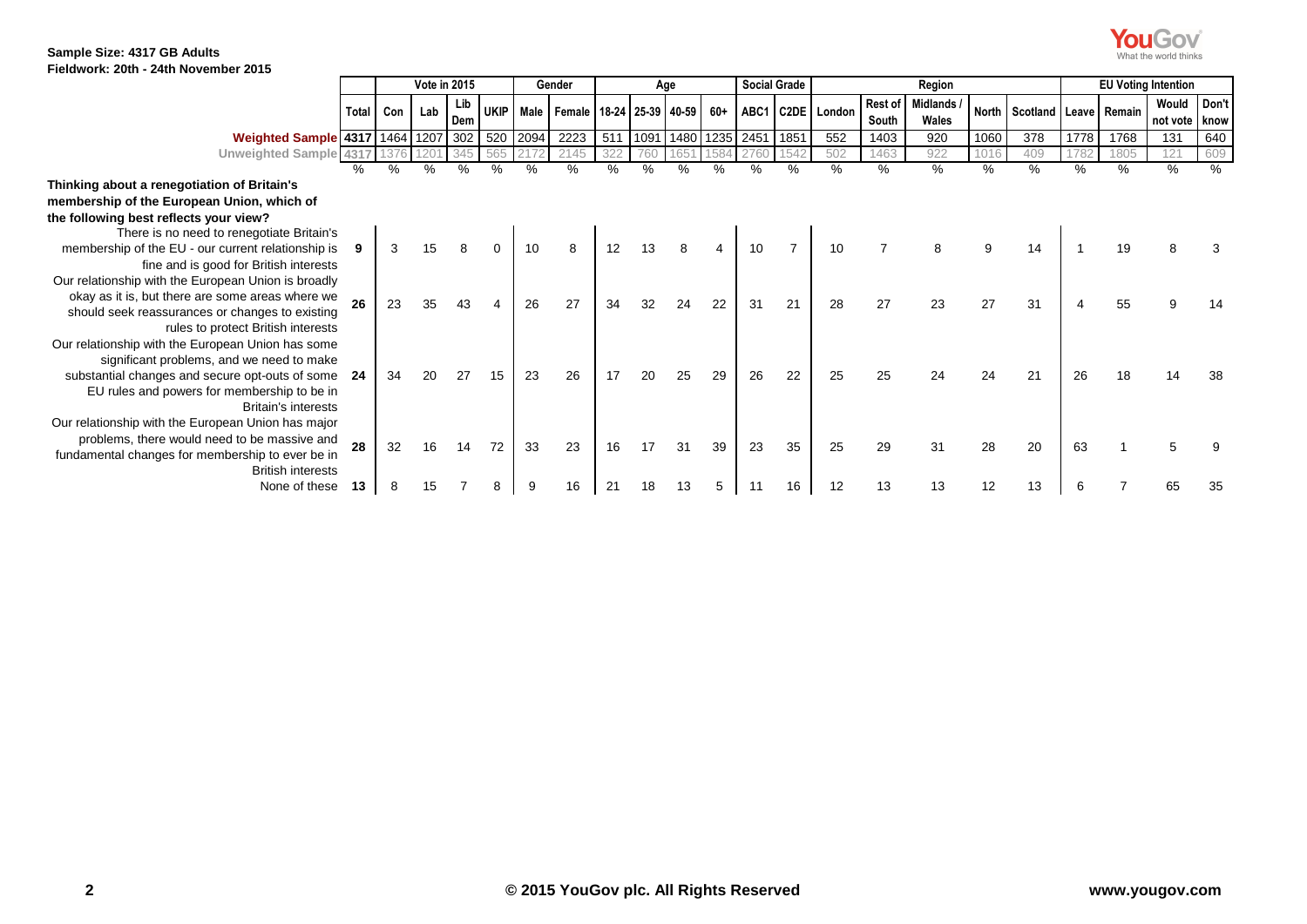What the world thinks

|                                                                                     |                | <b>Vote in 2015</b> |                |            |             | Gender |                |     | Age               |           |                | <b>Social Grade</b> | Region            |                |                  |                          |                | <b>EU Voting Intention</b> |              |        |                   |                |
|-------------------------------------------------------------------------------------|----------------|---------------------|----------------|------------|-------------|--------|----------------|-----|-------------------|-----------|----------------|---------------------|-------------------|----------------|------------------|--------------------------|----------------|----------------------------|--------------|--------|-------------------|----------------|
|                                                                                     | <b>Total</b>   | Con                 | Lab            | Lib<br>Dem | <b>UKIP</b> | Male   | Female         |     | 18-24 25-39 40-59 |           | $60+$          | ABC1                | C <sub>2</sub> DE | London         | Rest of<br>South | <b>Midlands</b><br>Wales | <b>North</b>   | Scotland                   | <b>Leave</b> | Remain | Would<br>not vote | Don't<br>know  |
| Weighted Sample 4317 1464 1207                                                      |                |                     |                | 302        | 520         | 2094   | 2223           | 511 | 1091              | 1480 1235 |                | 2451                | 1851              | 552            | 1403             | 920                      | 1060           | 378                        | 1778         | 1768   | 131               | 640            |
| Unweighted Sample 4317                                                              |                | 1376                | 120'           | 345        | 565         |        | 2145           | 322 | 760               | 1651      | 1584           | 2760                | 1542              | 502            | 1463             | 922                      | 1016           | 409                        | 1782         | 1805   | 121               | 609            |
|                                                                                     | ℅              | $\%$                | %              | %          | $\%$        | $\%$   | %              | %   | $\frac{9}{6}$     | %         | %              | %                   | $\%$              | $\%$           | %                | %                        | $\frac{0}{0}$  | $\%$                       | $\%$         | $\%$   | %                 | %              |
| When renegotiating Britain's relationship with                                      |                |                     |                |            |             |        |                |     |                   |           |                |                     |                   |                |                  |                          |                |                            |              |        |                   |                |
| the EU, in which if any of the following areas do                                   |                |                     |                |            |             |        |                |     |                   |           |                |                     |                   |                |                  |                          |                |                            |              |        |                   |                |
| you think David Cameron should seek to change                                       |                |                     |                |            |             |        |                |     |                   |           |                |                     |                   |                |                  |                          |                |                            |              |        |                   |                |
| our relationship with the EU? Please tick up to                                     |                |                     |                |            |             |        |                |     |                   |           |                |                     |                   |                |                  |                          |                |                            |              |        |                   |                |
| three                                                                               |                |                     |                |            |             |        |                |     |                   |           |                |                     |                   |                |                  |                          |                |                            |              |        |                   |                |
| Greater control of our borders and immigration from<br>the EU                       | 52             | 63                  |                |            | 75          | -51    | 53             | 39  |                   | 56        | 63             | 48                  | 57                | 48             | 54               | 56                       | 53             | 39                         | 72           | 38     | 20                | 43             |
| Limits on welfare benefits EU migrants to Britain are<br>eligible for               | 46             | 52                  |                |            | 56          | 42     | 49             | 33  | 38                | 48        | 55             | 44                  | 48                | 44             | 45               | 46                       | 50             | 37                         | 57           | 38     | 23                | 42             |
| Greater powers for national Parliaments to block EU<br>policies they oppose         | 29             | 38                  | 21             | 31         | 31          | 31     | 26             | 25  | 22                | 29        | 36             | 30                  | 27                | 27             | 30               | 29                       | 28             | 25                         | 36           | 25     | 8                 | 24             |
| Freedom to set up our own trade relations with<br>countries outside the EU          | 21             | 21                  | 22             | 20         | 21          | 22     | 20             | 28  | 22                | 18        | 21             | 22                  | 20                | 22             | 20               | 20                       | 22             | 21                         | 20           | 24     | 3                 | 19             |
| An end to the EU's aim of "ever closer Union"                                       | 14             | 19                  |                | 18         | 17          | 20     | 8              | 11  | 10                | 13        | 19             | 15                  | 12                | 14             | 14               | 14                       | 13             | 14                         | 19           | 11     | 3                 | 7              |
| Relaxing human rights laws                                                          | 13             | 18                  | 9              | 7          | 22          | 15     | 12             | 5   | 11                | 14        | 17             | 13                  | 14                | 12             | 13               | 15                       | 14             | 11                         | 20           | 8      | 6                 | 9              |
| Greater control of British fishing waters                                           | 13             | 11                  | 14             | 17         | 13          | 14     | 13             | 9   | 11                | 13        | 17             | 13                  | 13                | 8              | 14               | 11                       | 13             | 25                         | 11           | 16     | 2                 | 14             |
| Fewer regulations on British businesses                                             | 8              | 10                  | 6              | 8          | 5           | 9      | $\overline{7}$ | 8   | 8                 | 8         | $\overline{7}$ | 8                   | $\overline{7}$    | 9              | 10               | 5                        | $\overline{7}$ | 6                          | 6            | 10     | 4                 | 6              |
| Exemptions from the common agricultural policy<br>and farming subsidies             |                | $\overline{7}$      |                | 10         | 5           | 7      | 6              | 5   | 5                 | 8         | 8              |                     | 6                 | 9              |                  | 5                        | 6              | 6                          | 6            | 8      |                   | $\overline{4}$ |
| Fewer regulations on the city and Britain's financial<br>sector                     |                | 6                   |                |            | 3           | 6      | 3              | 3   |                   | 5         | 5              | 5                   | 4                 |                |                  | 4                        | 4              | 1                          | 4            | 5      | 3                 | 4              |
| Fewer employment regulations                                                        | 3              | 4                   |                | 2          | 3           | 4      | 3              | 3   | 5                 | 3         | 3              |                     | 3                 |                | 3                | 3                        | 4              | $\overline{2}$             | 3            | 4      | 3                 | 3              |
| Fewer regulations on climate change and the<br>environment                          | $\overline{2}$ | 3                   | $\overline{2}$ | 3          | 4           | 2      | $\overline{2}$ |     |                   | 2         | 3              | 2                   | $\overline{2}$    | $\overline{2}$ | 2                | 3                        | 3              | 2                          | 3            | 2      |                   |                |
| Something else                                                                      | 3              |                     | 3              | 5          | 3           | 3      | 3              | 6   | 3                 | 3         | 2              | 3                   | 3                 | 3              | $\overline{2}$   | 5                        |                | 4                          | 2            | 4      | 0                 |                |
| None of these - Britain does not need to<br>renegotiateour relationship with the EU |                | 2                   |                | 8          | 5           | 8      | 7              | 8   | 8                 |           | 7              | 8                   | 6                 | 9              | 6                | 8                        | 6              | 10                         |              | 13     | 10                |                |
| Don't know                                                                          | 12             | 8                   | 14             | 8          |             |        | 15             | 20  | 17                | 11        | 4              | 10                  | 14                | 11             | 12               | 11                       | 11             | 15                         |              | 9      | 47                | 31             |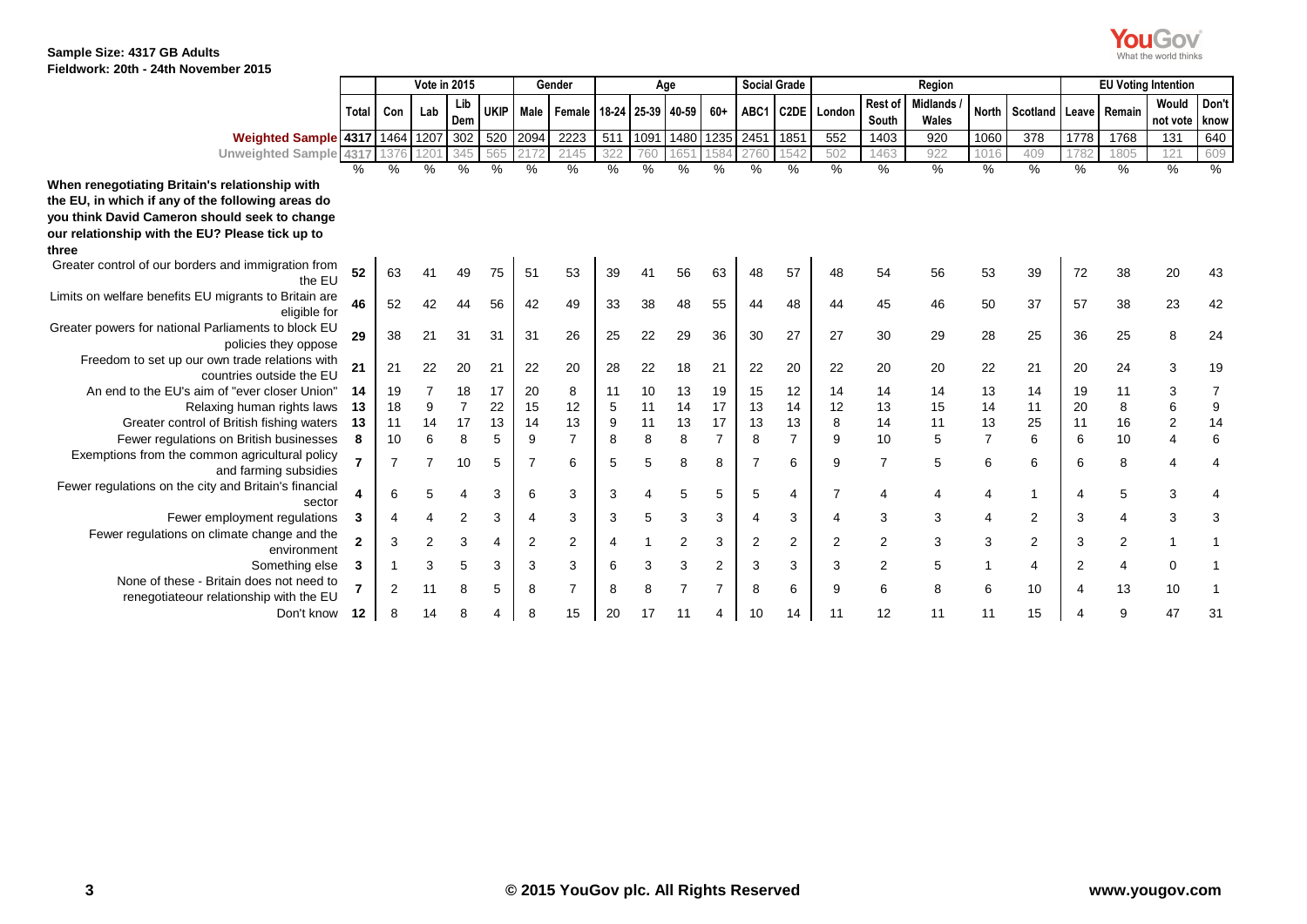

|                                                                                                                                                                                                                                                                                                                        |                     | Vote in 2015   |                                  |                |                    |                     | Gender                                       | Age                 |                     |                     |                                  | <b>Social Grade</b> |                     | Region                           |                     |                          |                     |                             |               | <b>EU Voting Intention</b> |                        |                     |  |
|------------------------------------------------------------------------------------------------------------------------------------------------------------------------------------------------------------------------------------------------------------------------------------------------------------------------|---------------------|----------------|----------------------------------|----------------|--------------------|---------------------|----------------------------------------------|---------------------|---------------------|---------------------|----------------------------------|---------------------|---------------------|----------------------------------|---------------------|--------------------------|---------------------|-----------------------------|---------------|----------------------------|------------------------|---------------------|--|
|                                                                                                                                                                                                                                                                                                                        | Total I             | Con            | Lab                              | Lib<br>Dem     |                    |                     | UKIP   Male   Female   18-24   25-39   40-59 |                     |                     |                     | $60+$                            |                     |                     | ABC1 C2DE   London               | Rest of<br>South    | <b>Midlands</b><br>Wales |                     | North Scotland Leave Remain |               |                            | Would<br>not vote know | Don't               |  |
| Weighted Sample 4317 1464                                                                                                                                                                                                                                                                                              |                     |                | 1207                             | 302            |                    | 520 2094            | 2223                                         | 511                 |                     | 1091 1480 1235      |                                  | 2451 1851           |                     | 552                              | 1403                | 920                      | 1060                | 378                         | 1778          | 1768                       | 131                    | 640                 |  |
| Unweighted Sample 4317                                                                                                                                                                                                                                                                                                 |                     |                | $120^{\circ}$                    | 345            | 565                |                     | 2145                                         | 32 <sub>i</sub>     |                     |                     |                                  | 2760                | 1542                | 502                              | 1463                | 922                      | 1016                | 409                         | 1782          | 1805                       | 121                    | 609                 |  |
| In practical terms, what sort of renegotiation of<br>Britain's membership do you think other EU<br>countries will agree to?                                                                                                                                                                                            | ℅                   | ℅              | %                                | $\%$           | $\frac{0}{0}$      | $\frac{0}{0}$       | $\%$                                         | %                   | %                   | $\%$                | %                                | $\%$                | $\%$                | $\frac{0}{0}$                    | $\%$                | %                        | $\%$                | $\%$                        | $\%$          | $\%$                       | %                      | $\%$                |  |
| None at all - other European countries will probably<br>not agree to any changes in Britain's relationship                                                                                                                                                                                                             | 20                  | 19             | 17                               | 11             | 37                 | 20                  | 19                                           | 11                  | 17                  | 22                  | 23                               | 17                  | 24                  | 19                               | 19                  | 20                       | 21                  | 18                          | 32            | 12                         | 11                     | 9                   |  |
| Minor changes - other European countries will<br>probably agree to minor changes and clarifications<br>in Britain's relationship with Europe, but nothing<br>major                                                                                                                                                     |                     | 55             |                                  | 69             | 41                 | 58                  | 49                                           | 53                  | 52                  | 51                  | 59                               | 60                  | 44                  | 54                               | 55                  | 53                       | 51                  | 56                          | 46            | 68                         | 22                     | 40                  |  |
| Significant changes - other European countries will<br>probably agree to significant changes to Britain's<br>relationship with Europe, including allowing Britain to<br>opt-out of some EU rules and powers                                                                                                            |                     | 12             |                                  | 6              | 10                 | 10                  | $\overline{7}$                               | 10                  | 9                   | 9                   | 8                                | 8                   | 9                   | 9                                | g                   | 9                        | 9                   | 8                           | 11            | 7                          | 10                     |                     |  |
| Don't know                                                                                                                                                                                                                                                                                                             | 18                  | 14             | 23                               | 14             | 12                 | 12                  | 24                                           | 25                  | 23                  | 19                  | 10                               | 15                  | 23                  | 18                               | 17                  | 18                       | 20                  | 18                          | 11            | 13                         | 57                     |                     |  |
| Imagine David Cameron has secured a small<br>change in Britain's relationship with the<br>European Union, securing guarantees over<br>some key issues that he said protected British<br>interests, but without any major change in which<br>policy areas the European Union has powers in.<br>How would you then vote? |                     |                |                                  |                |                    |                     |                                              |                     |                     |                     |                                  |                     |                     |                                  |                     |                          |                     |                             |               |                            |                        |                     |  |
| Leave the European Union<br>Remain a member of the European Union<br>Would not vote<br>Don't know                                                                                                                                                                                                                      | 38<br>37<br>3<br>22 | 45<br>32<br>22 | 23<br>50<br>$\overline{2}$<br>26 | 21<br>55<br>22 | 83<br>6<br>1<br>10 | 42<br>40<br>2<br>15 | 33<br>35<br>3<br>29                          | 22<br>46<br>3<br>28 | 24<br>46<br>3<br>26 | 42<br>33<br>3<br>22 | 51<br>31<br>$\overline{2}$<br>17 | 32<br>44<br>2<br>21 | 45<br>28<br>4<br>24 | 37<br>40<br>$\overline{2}$<br>21 | 39<br>37<br>3<br>21 | 43<br>32<br>3<br>22      | 36<br>36<br>3<br>25 | 27<br>48<br>2<br>23         | 84<br>3<br>12 | 3<br>83<br>13              | 5<br>13<br>54<br>28    | 12<br>11<br>3<br>74 |  |